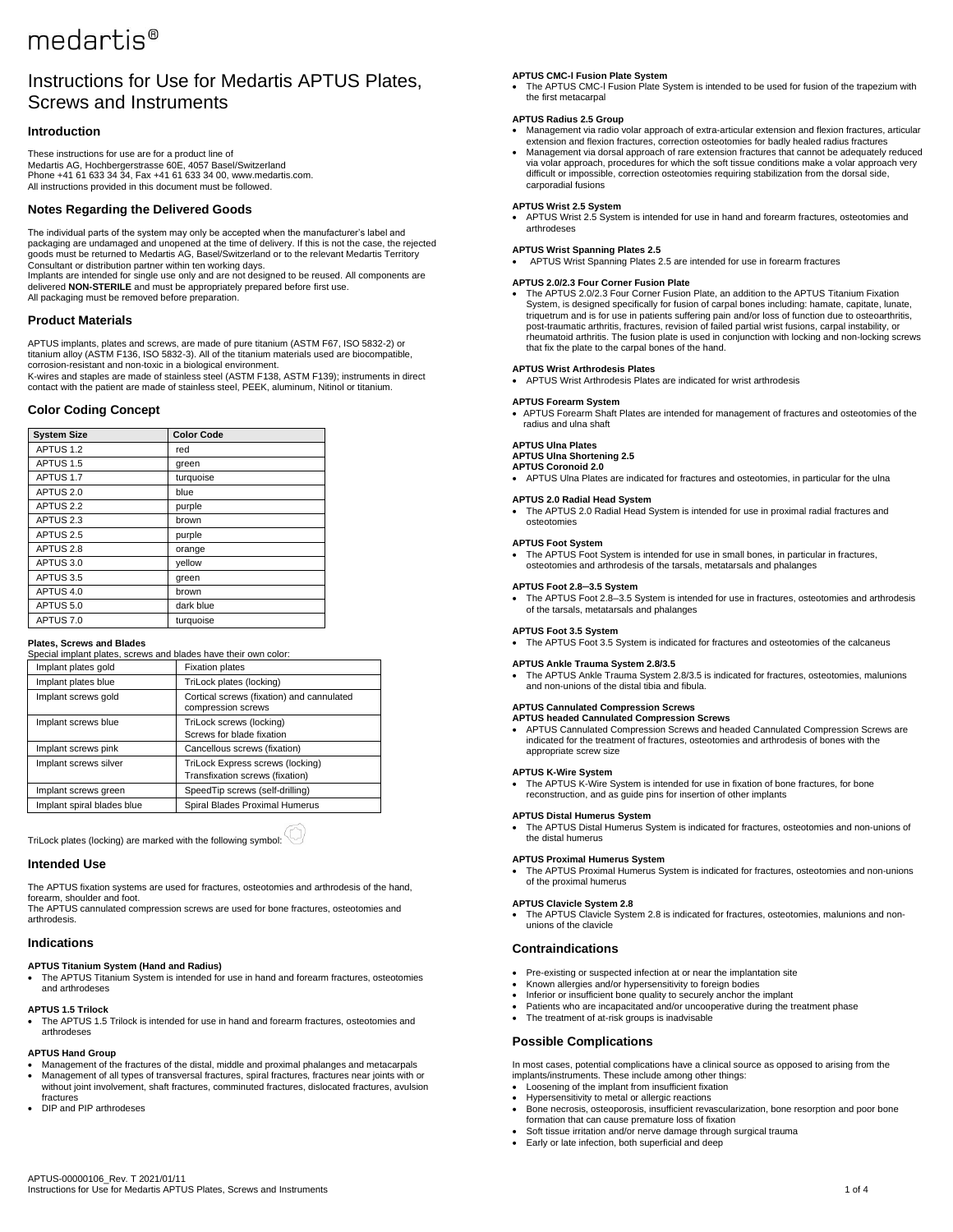# medartis<sup>®</sup>

• Elevated fibrotic tissue reaction around the surgical area • Complications in implant removal from improper explantation of the implant

### **Warnings and Precautionary Measures**

- The products may only be used by medical personnel who hold relevant qualifications.
- Medartis, as manufacturer, recommends that the user reads all available documents before first use and contacts other users who have practical experience with this type of treatment
- Never use products that have been damaged by transport, improper handling in the hospital, or in any other way!
- All of the implant components are intended for single use and may not be reused under any circumstances
- Necessary care must be observed for storage and use of the products: Damages (e.g. from improper cutting or bending) to and/or scratches on the
	- instruments/implants can substantially impair the strength of the product and lead to premature breakage
	- Repeatedly bending the plate in opposite directions may cause the plate to break during postoperative treatment
- All of the system components have been developed and manufactured for a specific purpose and are therefore precisely adapted to each other. The user may not alter any of the components or replace them with an instrument or product from another manufacturer even if the size or shape is similar or exactly corresponds to that of the original product. The use of materials from other manufacturers, structural changes resulting from the use of third-party products and/or material impurities as well as minor deviations or imprecise fit between the implants and instruments, or similar, can represent a risk for the user, patient or third parties
- The sterilizing cases, instrument trays and implant containers shall not be vigorously shaken or tipped over since the individual components may become damaged or fall out
- Unless otherwise expressly stated on the label, the instruments can be reused • Twist drills and reamers: It is recommended not to exceed a maximum drilling speed of 1'000 revolutions per minute to avoid overheating the bone. With reamers, it is advisable to use a speed of less than 1'000 revolutions per minute, or to use a handle for controlled, manual reaming. Twist drills and reamers may only be used for a maximum of ten times
- Use the indicated screwdriver for the respective system size. Make sure that the screwdriver/screw head connection is precisely vertically aligned. If not, there is a greater risk of damage to the implant and screwdriver blade. When inserting the screw, ensure that a sufficient axial force is used between blade and screw. At the same time, the axial force should be in certain limits in order not to damage the bone structure
- Implants can cause artifacts in various imaging procedures such as CT, MR

# **MRI Safety Information**

The APTUS products have not been evaluated for safety and compatibility in the MR environment. They have not been tested for heating, migration or image artifact in the MR environment. The safety of the APTUS products in the MR environment is unknown. Scanning a patient who has an APTUS product may result in patient injury.

# **Multidirectional, Angular Stable TriLock Locking System**

Correct locking (±15°) of the TriLock screws in the plate:

Visual inspection of the screw head projection provides an indicator of correct locking. Correct locking has occurred only when the screw head has locked flush with the plate surface (Fig. 1 and 3). However, if there is still a noticeable protrusion (Fig. 2 and 4), the screw head has not completely entered the plate and reached the locking position. In this case, the screw has to be retightened to obtain full penetration and proper locking. In case of poor bone quality a slight axial pressure might be necessary to achieve proper locking. Due to the system characteristics, a screw head protrusion of around 0.2 mm exists when using plates with 1.0 mm thickness. **Do not overtighten the screw, otherwise the locking function cannot be guaranteed anymore.**



# **Instructions for Selecting the Appropriate APTUS Products**

Medartis, as manufacturer, does not recommend a specific surgical procedure for a specific patient. The operating surgeon is solely responsible for choosing the appropriate implant for the specific case. The follow-up treatment as well as the decision of whether to retain or explant the implant is the responsibility of the user.

The treating physician should beforehand become thoroughly familiarized with the procedure, for example by:

- Carefully studying all the product documentation
- Carefully reviewing the current professional literature Consulting with colleagues experienced in this field and with the use of this system
- Practice in handling the system and practice of the surgical procedure

Implants are generally designed to remain in the body temporarily and be removed after sufficient (osseous) healing has taken place.

#### **Additional Information**

Additional information on the products (e.g. the surgical technique, handling instructions for sterile plates, screws and instruments, care, cleaning, disinfection and sterilization of non-sterile products) can be requested from your local Medartis Territory Consultant or distribution partner. In addition, all relevant information can be found on the internet a[t www.medartis.com.](http://www.medartis.com/)

# **Single-Use Device**



The product is intended for one single application in a single patient. Application of an already used device may compromise the structural integrity of the device and/or lead to device failure, which may result in patient injury.

### **Sterile Packaged Products**



The product has been subjected to a validated irradiation sterilization process and is supplied in sterile packaging. Prior to use, check the product expiration date and verify the integrity of the sterile packaging. Do not use any product where the sterile packaging has been opened or damaged and do not remove them from the packaging until immediately before use. Once the sterile packaging has been opened, the product cannot be resterilized. Sterility of the device must be ensured at all times. The device is for single-use only and may not be re-used under any circumstances. Re-use or re-processing (e.g. cleaning and resterilization) may compromise the structural integrity of the device and/or lead to device failure, which may result in patient injury.

#### Sterile packaged twist drills and reamers

Single-use, sterile packaged cutting tools such as twist drills and reamers are intended for singleuse and must not be re-used. Re-use or re-processing (e.g. cleaning and resterilization) may compromise the structural integrity of the device and/or lead to device failure, which may result in patient injury. All single-use cutting tools have to be discarded after the operation following the local requirements.

#### **Non-Sterile Products**



#### **Instructions Regarding Cleaning, Disinfection and Sterilization of Non-Sterile Products**

All implants, instruments and containers in the APTUS systems that are delivered **NON-STERILE** must be cleaned, disinfected and sterilized before each use. This also applies to the first use after delivery (after removal of the protective transport packaging).

Thorough cleaning and disinfection are essential for effective sterilization.

All implant components are intended for one single application in a single patient. Implants that were used in a patient and removed, have to be discarded following the local requirements. Application of an already used device may compromise the structural integrity of the implants and/or lead to device failure which may result in patient injury. Furthermore, application of an implant that has already been used may create a risk of contamination e.g. due to the transmission of infectious material from one patient to another. This could result in injury of the patient or user.

Implants that have not come into direct contact with a patient may be reprocessed. Implants that have come into direct contact with blood or other bodily fluids or show visual contamination must be cleaned and disinfected separately before they can be placed back into the implant tray.

It is your responsibility to ensure that the implants and instruments are completely sterile when used, to use device- and product-specific procedures for cleaning/disinfection and sterilization that are sufficiently validated, to regularly service and inspect the employed devices (disinfector, sterilizer), and to ensure that the validated and/or manufacturer's recommended parameters are maintained for each cycle.

The statutory regulations applicable in your country and the hospital's hygiene requirements must also be observed. This applies in particular to the various instructions for effectively deactivating prions.

### **Basic Instructions**

If possible, use an automated procedure (disinfector) for cleaning and disinfecting. Manual procedure is possible, but Medartis recommends not using a manual procedure even with an ultrasonic bath due to the significantly reduced efficiency and potential damage to implants or instruments.

Pretreatment is required in both cases.

#### **Choosing Detergents, Disinfectants and Equipment**

Observe the following aspects when choosing detergents, disinfectants and equipment for all steps:

- They must be suitable for their intended use (e.g. cleaning, disinfection or ultrasonic cleaning) • The detergents and disinfectants must be aldehyde-free (otherwise blood residues may dry and attach firmly to surfaces)
- The disinfectant used must have a proven effectiveness (such as approval by VAH/DGHM or a CE mark)
- The detergents and disinfectants must be suitable and compatible for use with the products • The manufacturers' instructions, such as those regarding concentration, exposure time and
- temperature, must be followed

For **cleaning materials and accessories**, both for precleaning and manual cleaning, observe the following:

• Use only clean, lint-free cloths and/or soft brushes (never use metal brushes or steel wool)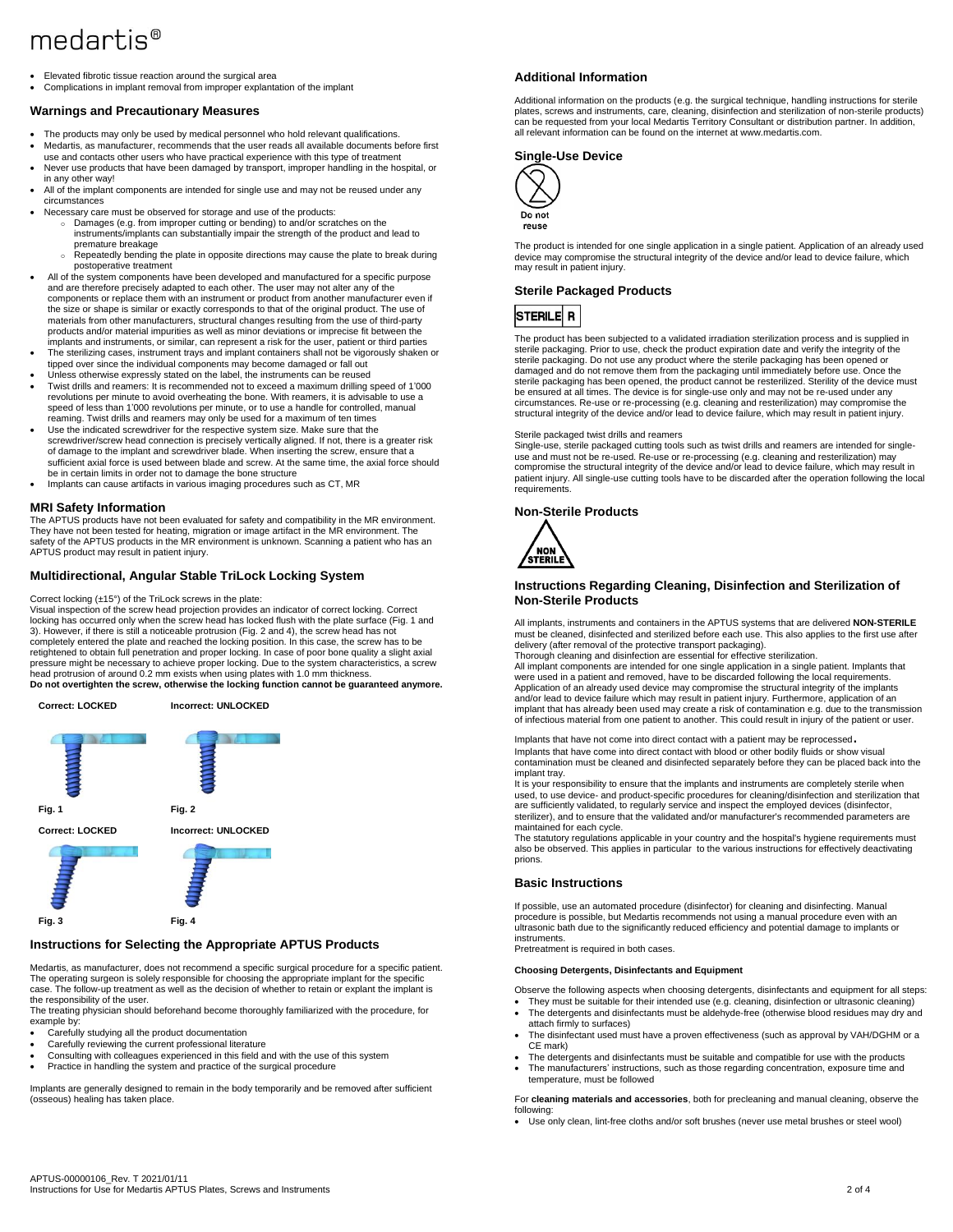# $mediartis<sup>®</sup>$

• When necessary, use materials and accessories such as cleaning stylets, syringes, cannulas and bottle brushes for cannulated products or products with a lumen

For **drying accessories**, Medartis recommends lint-free disposable paper wipes or medical compressed air.

For **water quality**, Medartis recommends that deionized or reverse osmosis water is used for cleaning, disinfection and subsequent rinsing steps.

Medartis instrument trays (steel or plastic) and implant trays made from aluminum or plastic are intended for the sterilization, transportation and storage of products. They are not intended for cleaning and disinfection when loaded. The products must be removed from the trays and then cleaned and disinfected separately.

Implant trays made of steel can undergo automated cleaning and disinfection when loaded. For manual cleaning, the implants must be removed from the system and then cleaned and disinfected separately.

Remove major contaminants in the operating room before segregating dirty instruments. Preferably use dry preparation for the transportation to the cleaning/sterilization department. If a wet preparation method is used, place the instruments in a prepared solution directly after usage. The instruments must be disassembled and opened as much as possible. All products (including grooves, holes, lumens, etc.) must be sufficiently covered with solution. To avoid damage to the materials, do not leave them in the solution for longer than directed.

#### **Pretreatment Prior to Cleaning, Disinfection and Sterilization**

# **Pretreatment Process**

- Disassemble and open the instruments as far as possible. When doing so, follow the assembly and disassembly instructions, which can be found at www.medartis.com
- Empty the instrument trays completely and remove the lid if necessary
- Empty the aluminum or plastic implant trays completely and remove the lid if necessary • For steel implant trays, the implants can be left in the tray but the lid must be removed
- during the rinsing process and rinsed separately • Clean products and individual parts under running water using soft brushes (shift moveable
- parts back and forth, use cleaning wire, syringes and cannulas for cannulated products; for larger lumina, use a bottle brush if necessary)
- Visually inspect the products and repeat pretreatment as required until visible contamination is no longer evident

*The disassembled instruments and trays should remain dismantled for the following cleaning and disinfection process.*

#### **Manual Cleaning and Disinfection**

For manual cleaning and disinfection, the trays have to be empty. Instruments and trays must be opened and disassembled as far as possible. Implants must be removed from the system and must be cleaned and disinfected separately.

# **Manual Cleaning Process**

- Place the (disassembled) products in the cleaning bath with enzymatic cleaning solution for 5 minutes (the products must be adequately covered and the individual components should not be in a position to damage each other)
- Clean with a soft plastic brush
- Shift moveable parts back and forth several times
- Clean large lumina with a bottle brush
- Cannulated products (with cavities whose diameter is less than or equal to 1/6 of the device's length), e.g. cannulated drills, must be cleaned by inserting the dedicated cleaning stylet and rinsed using a suitable cannula and disposable syringe (rinsing volume: 30 ml) • Clean the products in the ultrasonic bath for 15 minutes using a suitable detergent
- Rinse with water for at least one minute (lumina and cannulated products must also be
- rinsed inside using syringes and suitable cannulas); hand-held water jets can also be used
- Visually inspect the products and repeat the cleaning process as required until visible contamination is no longer evident
- Inspect the products (see the section «Inspection»)

#### **Manual Disinfection Process**

- Place the (disassembled), cleaned and inspected products in the disinfection bath for 15 minutes (the products must be adequately covered and the individual components should not be in a position to damage each other)
- Shift moveable parts back and forth several times
- Large lumina must also be filled on the inside
- Cannulated products (with cavities whose diameter is less than or equal to 1/6 of the device's length), e.g. cannulated drills, must be filled with disinfectant and rinsed using a syringe and suitable cannula (rinsing volume: 30 ml)
- Rinse with water for at least one minute (lumina and cannulated products must also be rinsed inside using syringes and suitable cannulas); hand-held water jets can also be used
- Visually inspect the products and repeat the cleaning and disinfection process as required until visible contamination is no longer evident
- The products must be completely dried directly afterwards (it is recommendable to dry them using medical compressed air)
- Inspect the products (see the section «Inspection») and service them (see the section «Product Care»)
- Pack the products preferably immediately or if necessary after giving them additional time to dry

#### **Automated Cleaning and Disinfection**

For automated cleaning and disinfection, instruments have to be removed from the trays. Instruments have to be opened and disassembled!

Implant trays made of aluminum or plastic are not intended for cleaning and disinfection when loaded. Implants must be removed from the trays and must be cleaned/disinfected separately.

Implant trays made of steel can undergo automated cleaning and disinfection when loaded. Make sure the implant trays have been properly sealed with their lid prior to automated cleaning/disinfection.

The above recommendations must also be followed when choosing detergents and disinfectants for this process.

For automated cleaning, ensure that the products have been rinsed thoroughly and that there is no remaining foam.

When selecting the disinfector, make sure:

• That the cleaning process includes the following phases in accordance with EN ISO 15883

| Phase                                           | Temperature                              | <b>Duration</b>     | <b>Action</b>                                                                  |
|-------------------------------------------------|------------------------------------------|---------------------|--------------------------------------------------------------------------------|
| Cleaning                                        | 55°C ( $\pm$ 2°C)<br>$(131°F; ± 3.6°F)*$ | 10 min. $*$         | Adding detergent*                                                              |
| Neutralization                                  | Cold                                     | $2$ min.            | Neutralize with cold water                                                     |
| Rinsing                                         | Cold                                     | $1$ min.            | Rinse with cold water                                                          |
| Thermal<br>disinfection<br>(Ao value ><br>3'000 | $\geq 90^{\circ}$ C (194°F)              | $5$ min.            | With dejonized or reverse<br>osmosis water; do not add<br>additional detergent |
| Dry                                             | Device-specific                          | Device-<br>specific | Drying process                                                                 |

\* The information provided is based on the use of «Neodisher MediClean forte» by Dr. Weigert; times and temperatures may vary if a different detergent is used; follow the applicable information provided by the manufacturer.

When loading the disinfector, use the loading layouts provided by the manufacturer; also follow the detailed information provided in «Instructions for Cleaning, Disinfection and Sterilization» at www.medartis.com.

#### **Inspection (Implants and Instruments)**

Before assigning the implants to the implant containers/trays, check them after cleaning and disinfection for damage and contaminants, and remove damaged and contaminated implants.

After the instruments are cleaned and disinfected, check them all for damage (e.g. corrosion, damage to surfaces, chipping, etc.), contaminants and function. Remove damaged instruments. In addition, instruments with lumina (e.g. cannulated drills) have to be checked for free passage without obstructions, cutting instruments must be checked for sharpness and rotating instruments must be checked for bending. Instruments that are still soiled must be cleaned and disinfected again.

You can find further details at www.medartis.com in «Instructions for Cleaning, Disinfection and Sterilization».

#### **Product Care**

Carefully apply maintenance products (paraffin-based/white oil-based, biocompatible, steamsterilizable and steam-permeable) to the articulations, closures or threads and sliding surfaces. Do not use maintenance products containing silicone.

*The disassembled instruments and trays should be reassembled for the following sterilization process.*

#### **Sterilization**

Medartis recommends sterilizing the products in the implant containers and instrument trays either in an FDA cleared sterilization container using only the fractionated vacuum cycle indicated below, or using the gravity displacement cycle indicated below, double wrapped with a wrap that is FDA cleared for the indicated gravity displacement cycle.

If the total weight of the loaded module is over 25 pounds, the module must not be sterilized in a sterilization container; rather, double wrap it in a FDA cleared wrap and sterilize using the gravity displacement cycle below.

#### **Steam Sterilization**

All **NON-STERILE** products can be sterilized in an autoclave (EN 13060 and EN 285). For both initial and subsequent sterilization, the following parameters were validated by Medartis in accordance with the requirements of the current sterilization standards, EN ISO 17665 and ANSI/AAMI ST79:

| Procedure     | <b>Fractionated Vacuum Method</b><br>(= Pre-Vacuum or Dynamic Air<br>Removal) | <b>Gravity Displacement</b><br>Method |
|---------------|-------------------------------------------------------------------------------|---------------------------------------|
| Exposure time | 4 min.                                                                        | $15$ min.                             |
| Temperature   | 132°C (270°F)                                                                 | 132°C (270°F)                         |
| Drying time   | $> 20 - 30$ min.                                                              | $> 20 - 30$ min.                      |

Medartis recommends that sterilization is performed in accordance with the above validated processes.

Do not use hot-air sterilization, radiation sterilization, formaldehyde sterilization, ethylene oxide sterilization or substitute procedures for sterilizing thermolabile products such as plasma or peroxide sterilization for Medartis products.

After sterilization, the products must be stored in a dry and dust-free environment.

#### **Reusability (Implants and Instruments)**

Implants that were used in a patient and removed, have to be discarded. They are not allowed to be reprocessed. Please note that a single use device (SUD) which comes into contact with the patient should not be re-used and should be returned to the manufacturer or properly disposed. No liability is assumed by the manufacturer in case of non-observance. Medartis recommends: if products come in contact with pathogens that are difficult to identify (confirmed or suspected pathogen), they must be discarded.

#### **Manufacturer and Headquarters**

Medartis AG Hochbergerstrasse 60E 4057 Basel/Switzerland